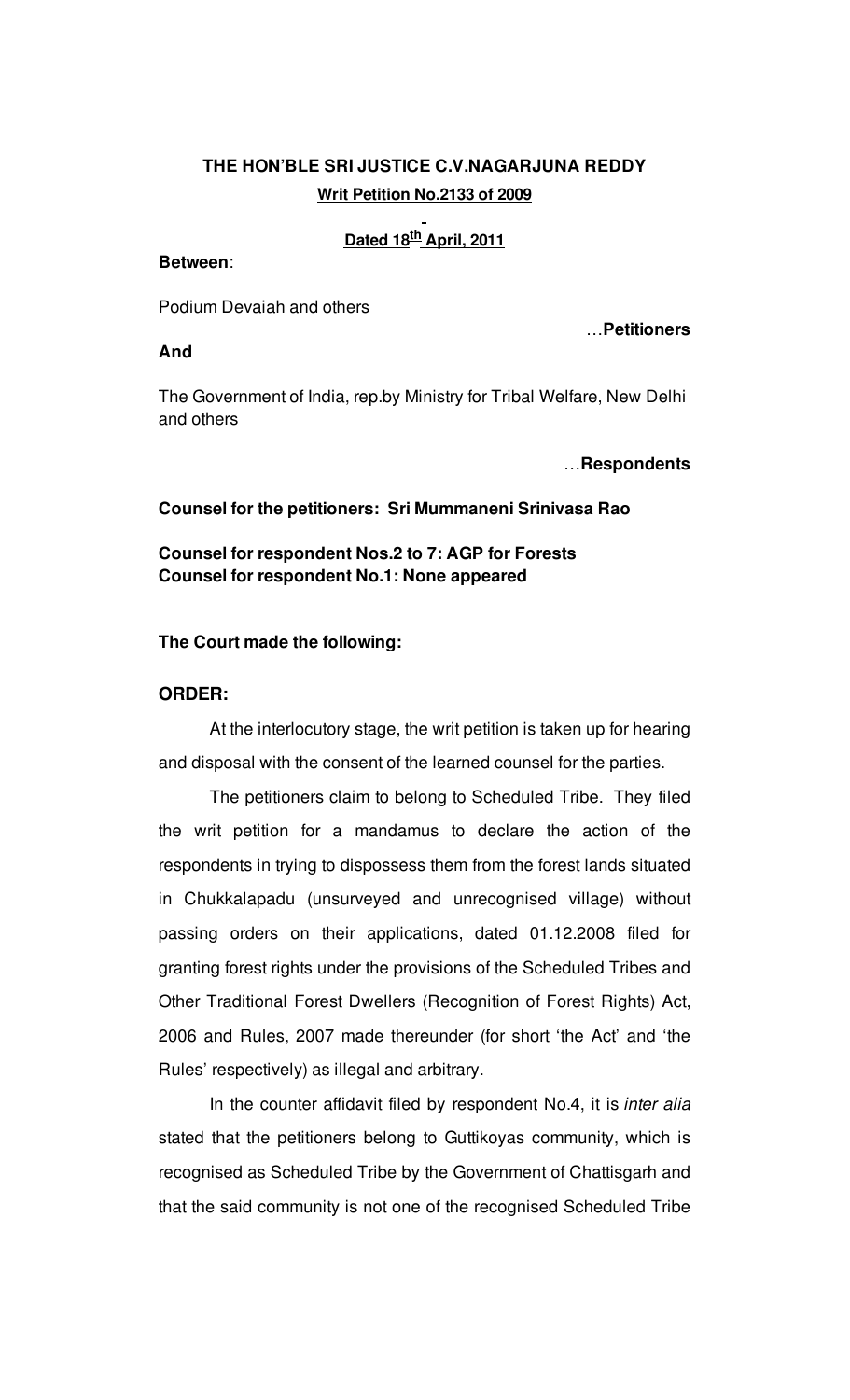communities in the State of Andhra Pradesh and therefore they are not entitled to invoke of the provisions of the Act for recognition of forest rights.

The question whether the petitioners can be recognised as Scheduled Tribe community in the State of Andhra Pradesh or not needs to be adjudicated by the competent authority, namely, the Forest Rights Committee, shown as respondent No.3, in the writ petition. The fact that the petitioners submitted their applications under the provisions of the Act is not disputed by the respondents. If the competent authority felt that the petitioners are not eligible for recognition of forest rights, it can pass an appropriate order on the petitioners' applications. But, on the purported ineligibility of the petitioners, the competent authority cannot keep the applications pending.

As rightly pointed out by Sri Mummaneni Srinivasa Rao, learned counsel for the petitioners, Chapters III and IV of the Act deal with recognition of the forest rights in favour of the Scheduled Tribes and other Traditional Forest Dwellers. Therefore, it is incumbent upon the competent authority to dispose of the applications filed for recognition of the forest rights. Under sub-section (5) of Section 4 of the Act, till the recognition and verification procedure is completed, no member of a forest dwelling Scheduled Tribe or other traditional forest dweller shall be evicted or removed from the forest land under his occupation.

In the light of the above, the writ petition is disposed of with the direction to respondent Nos.3 and 4 to dispose of the petitioners' applications filed for recognition of forest rights within a period of three months from the date of receipt of a copy of this order, after following the procedure prescribed under the provisions of the Act and the Rules. Needless to observe that the procedure includes issuance of notice to the petitioners and giving them an opportunity of being heard before passing appropriate orders on their applications. Till this